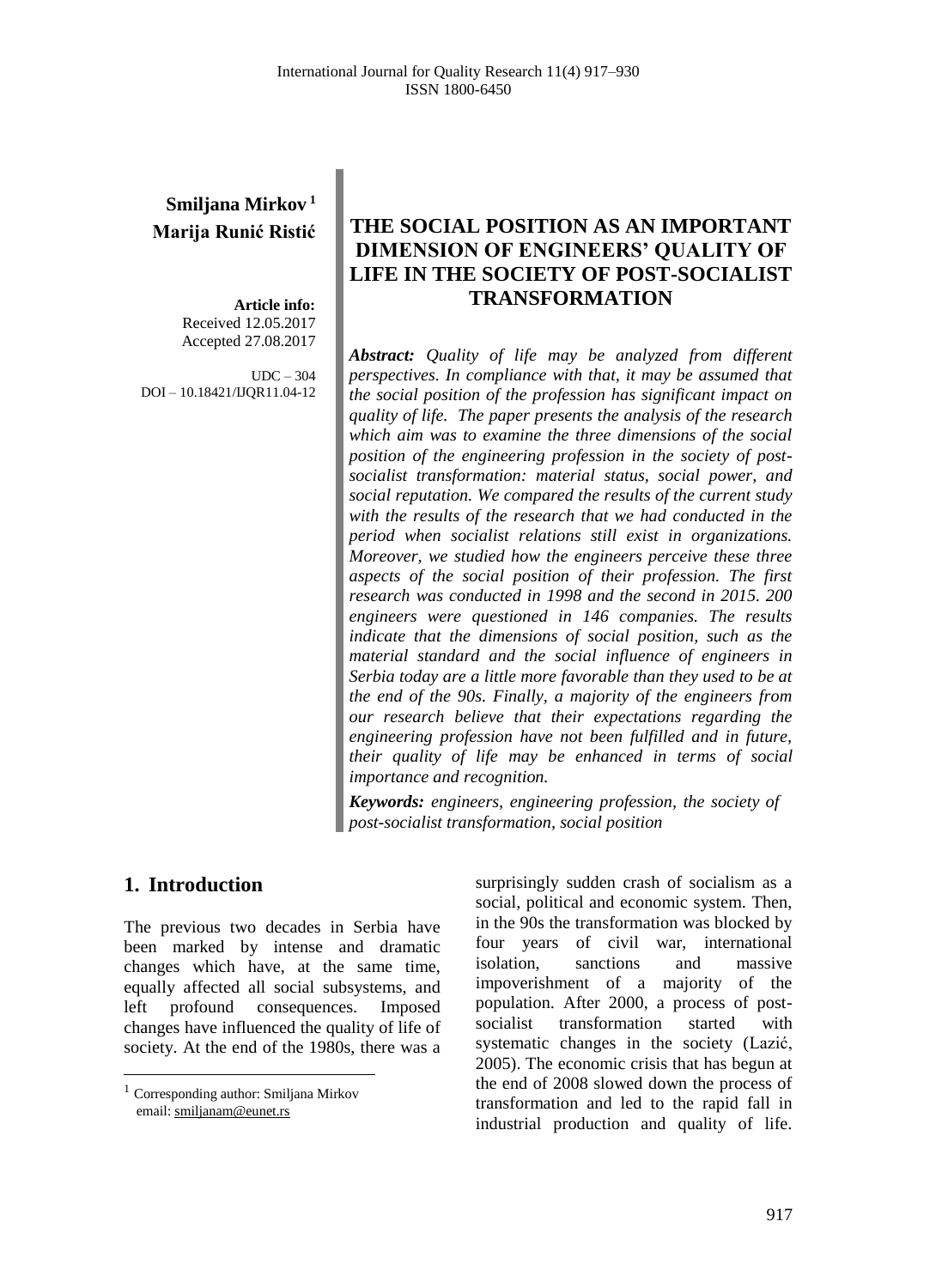

According to the official statistical data, the rate of industrial production in 2012 was only 38.4% of the rate of industrial production in 1989. Such a deindustrialization has not been seen in any European country after the Second World War (Sojić, 2014, pp. 319). In the last 12 years, the employment in the industry of Serbia has been halved, and the unemployment rate in 2016 was 19,7% (Serbian Association of Employers 2017). All these factors affected the fall of the living standards of the citizens of Serbia and the rise of poverty rate (Arandarenko, 2011). The poverty rate in 2012 was 24, 6% (Poverty and Social Inequality in Republic of Serbia 2014) (Because of such a low poverty rate (24,6%) Serbia was at the first place among the poorest countries in Europe. The poverty rate in heavily debt Greece was 23,1%, in Romania 22,6%, in Spain 22,2% and in Bulgaria 21,2% (Poverty and Social Inequality in Republic of Serbia 2014)) and 2016 that percent increased to 26%, while the poverty risk rate was 41,3%. (Serbian Association of Employers 2017).

It is evident that in order to overcome the growing poverty and to enhance the quality of life, the contemporary Serbian society urgently needs to revive the economic activities, approach the reindustrialization, increase the level of industrial production and reduce the unemployment rate. In this new period of development, knowledge must have the crucial significance. Since the engineers possess creative and innovative knowledge which is the key factor for economic development, this professional group must be given an adequate social importance and recognition.

All social circumstances mentioned above have affected the social positions of certain professions in the society of post-socialist transition. The profession is still one of the central sociological categories, which is frequently used in the analyses of social stratification. The stratification model of the analysis of social inequalities comes from the fact that each social role, each activity

determines the criteria for evaluating the individual's position on the stratification ladder. One of the relevant elements for evaluating and determining the person's position in contemporary societies comes from his or her position in the social work division. The work division is a differentiation of various activities and functions, and each differentiation is being followed by a stratification which establishes a particular hierarchy among occupations and professions. The following three characteristics are essential for the analysis and understanding of privileges and prestige among professions in a modern society, and those are: material standard, reputation, and<br>power. Stated in this way, those power. Stated in this way, those characteristics have very significant impact on quality of life.

The core subject of this research is the study of the social position of a modern organizational engineering profession in the period of post-socialist transformation in Serbian society. In the study of the social position of engineers in the contemporary Serbian society we analyzed the material standard, social influence and perception of the social reputation of engineering profession from the viewpoint of the respondents who were engineers. In this way the quality of life the targeted group may be discussed though the paradigm of profession.

## **2. Methodological framework for the research**

The basic aim of this research was to examine the three dimensions of the social position of the engineering profession in the society of post-socialist transformation: material status, social power, and social reputation. The motivation for this kind of research is originated in the fact that those characteristics have very significant impact on quality of life. The authors compared the results of the current study with the results of the research which we had conducted in the period when socialist relations still exist in organizations. Authors have also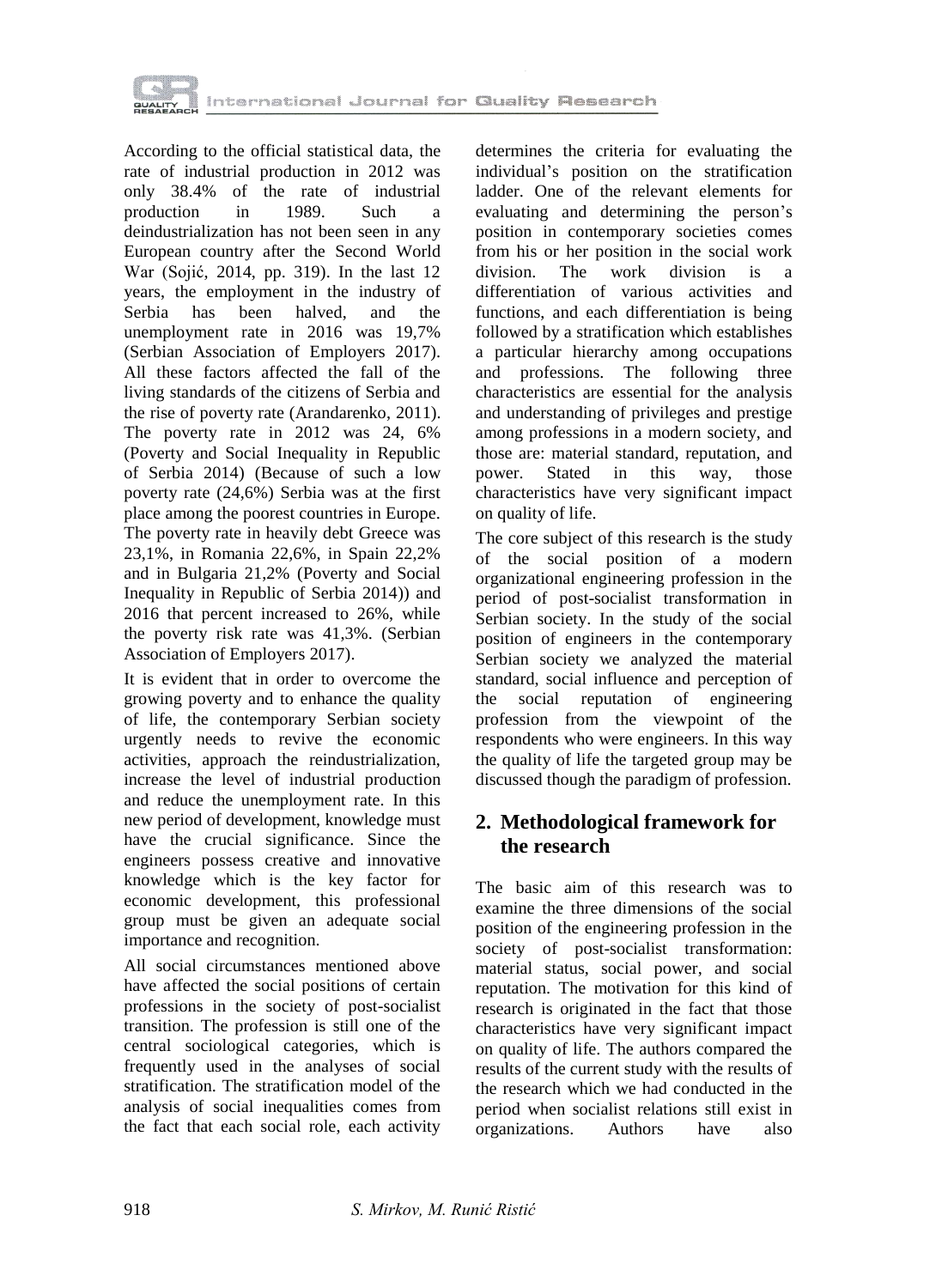

investigated how the engineers perceive these three aspects of the social position of their profession. Thus, the subject of this research were less 'objective' and more noticeable indicators of the social status of the engineering profession in the contemporary Serbian society. The following narrow aims were set considering the goal of this research: to examine the material status of engineers; to examine the social influence of engineering profession in the contemporary Serbian society, and to explore the self-perception of the social status of engineering profession from the viewpoint of the engineers in Serbia.

Authors have assumed the following: the unfavorable social position of the engineers in the contemporary Serbian society is reflected in low incomes, insufficient social influence and low social status of the engineering profession. The named issues impact the quality of life of engineers in the following: feeling depressed by material awards and unfulfilled on the professional level, engineers leave the profession and transfer into managerial structures to provide a better social position for themselves.

The information for this research was collected by the method of questioning. With the use of a standardized anonymous questionnaire in two periods (the first research in 1998 and the second one in 2015) 200 engineers were questioned in 146 companies. The research in 1998 included engineers from 50, mostly large state-owned companies. Although Serbia left socialism as the political and economic system at the end of the 80s, socialist labor relations still existed in public organizations in which the engineers from our sample worked in 1998. In the second research period, at the time of post-socialist transformation of the Serbian society (2015), the engineers were from 96 mostly small and medium private companies. The professional structure of the sample consisted of machine engineers (53%), construction engineers (29%) and electrotechnical engineers (19%). Data obtained in the study was processed within

statistical package SPSS. In the data processing of the information received by the questionnaire, we used comparative methods and statistical methods: the  $\gamma$ 2 test of independence of two attributes and descriptive statistics were designed by convention as  $P = 0.05$ .

# **3. Research results**

Regarding research goals and tasks, research results consist of several relevant thematic scopes:

- the material standard of engineers in contemporary Serbian society
- the social influence of engineers in modern Serbian society
- the attractiveness of a managerial position for engineers
- the perception of the social influence of engineering profession from the engineers' perspective.

### **3.1. Material standard of engineers**

The material standard indicates the type and the average incomes achieved by profession in the society. In terms of quality of life, it is assumed that when a material standard of a profession is high, then it delivers higher salaries for its expertise and, with safe and stable incomes, the prestige of a profession is greater. Safe and stable work and incomes for professions depend on the strategies of the country's establishment, and on the country's economic development. Numerous examples confirm both influences. The Great Britain, for instance, in 1979 made a turning point in the country's strategy regarding its economy privatization in order to reduce public expenditures. This privatization affected all those professions which organized all their activities in public sector until then. Those were, firstly, health and social institutions which employed doctors, nurses, and social workers. Until that time those professions had regular incomes and stability of employment. By reducing the state money for the work of these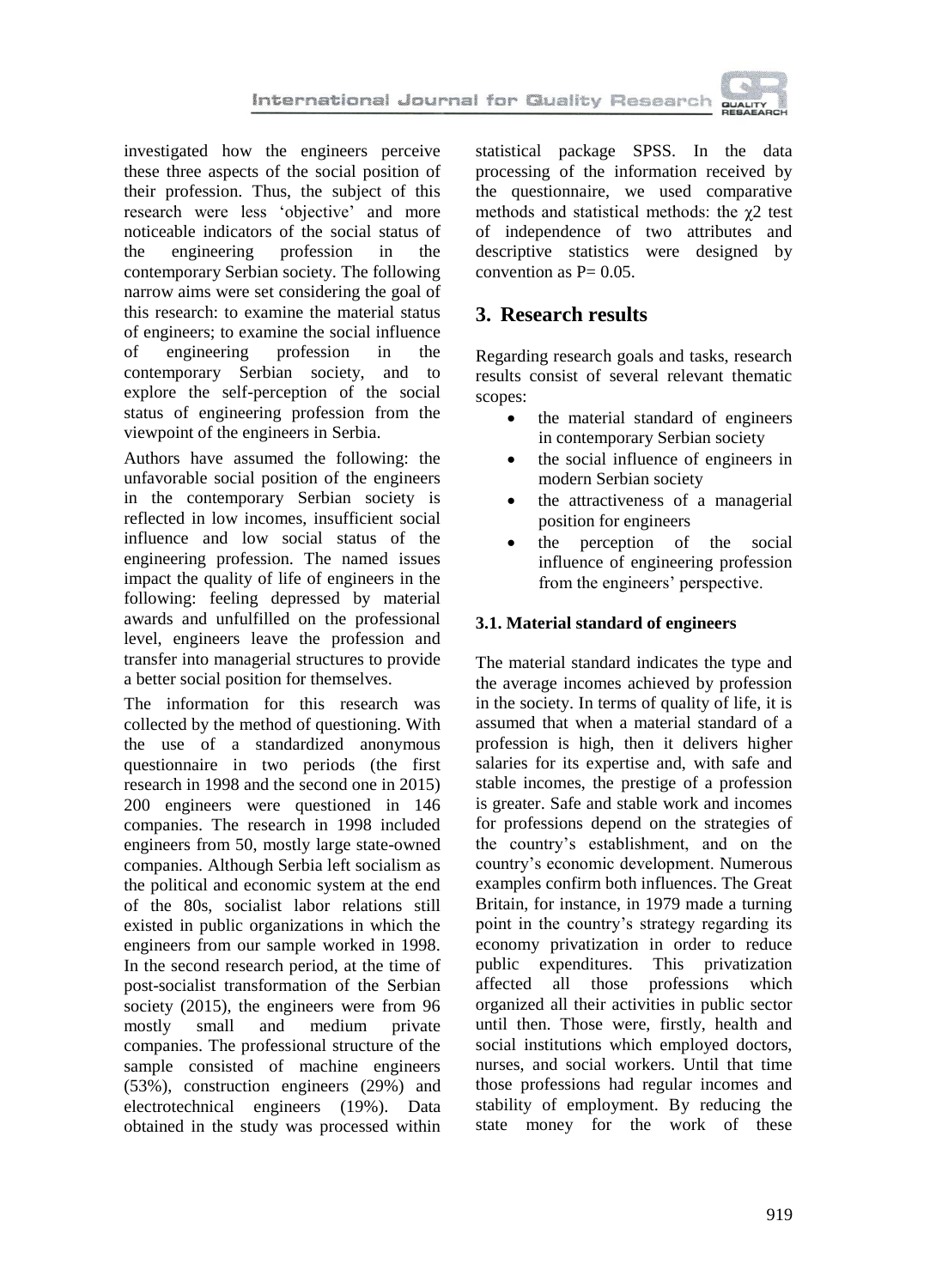

institutions, the professions mentioned above were forced to turn to private practice which significantly influenced their material status (Šporer, 1990).

The economic and technological development of the society also has a large influence on the material standard of professions. Industrially developed societies oriented towards the improvement of work productivity, for example, provide relatively high incomes to the engineers since they do creative and innovative work.

The salary and the residential status were the indicators that we observed in the analysis of the material standard of the engineering population in our research.

In order to examine the material standard of engineers in Serbia, we gave respondents a list of questions and we compared their answers to the information gathered from the respondents from 1998.

The answers to the question "How much was your personal income in the previous, 2015,

year?" provided us with the following information:

- salaries of 11,5% of the respondents were below the average salary in Serbia
- salaries of 2,5% were identical to the average salaries in Serbia
- salaries of 14,5% were 120% of the average salary
- salaries of 10,5% were 140% of the average salary
- salaries of 3% were 160% of the average salary
- salaries of 32,4% of the respondents were more than 160% of the average salary in Serbia

Comparative overview of the answers given by the engineers studied in 1998 and 2015 is presented in Figure 1.

There are statistically significant differences at the level  $p < 0.01$ .



**Figure 1.** Structure of the sample in relation to the average salary in Serbia

As you can see in Figure 1, the engineers in 1998 belonged to a better-paid category of the population based on the average personal income in the Serbia's economy in 1997. The salaries of the 71% of the respondents were higher than the average personal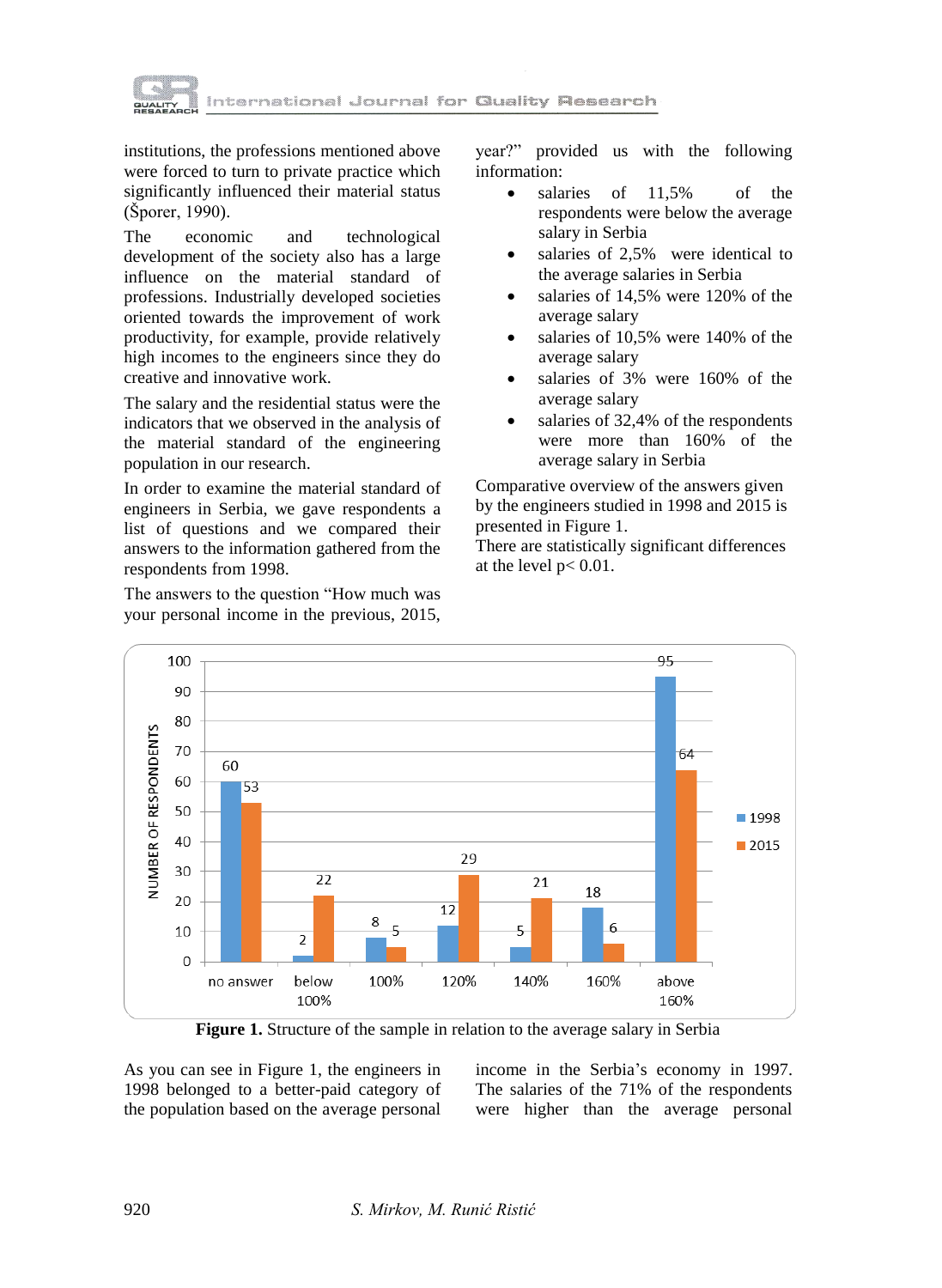

income in Serbia's economy, while even 48.5% of the engineers had salaries which were 160% higher than the average personal income in Serbia's economy. However, considering the fact that average salaries in Serbia's economy that year, as well as in many previous years, were relatively low, this data does not show that engineering profession was adequately paid in that period. (The average income in the economy of the Republic of Serbia was 133\$ in 1997, while it was necessary to give more than two average salaries for the basic needs of a fourmember family. (Survey on Income in Serbia from 1965 to 2005, 2006).The engineers in 2015, on the other hand, have salaries which are lower than the average income. Even 11.5% of the respondents had salaries below the Republic's average, while the salaries of 32.5% were higher than 160% of the Serbia's average (The average income in the Republic of Serbia was 379\$ in 2015, and it was necessary to spend 1.5 average salaries for the needs of a three-member family (Central Registrar of Compulsory Social Insurance, 2016)). The results of the research in the USA also show that engineers are not best-paid professionals (Johonston, et al., 2000). The best-paid engineers in the USA earn twice less than doctors and 25% less than lawyers. However, on the scale of 22 occupations, engineering professions are among the first half of the occupations based on their annual incomes. Research conducted in Australia showed that engineers' consumer life roles can also influence the quality of their work life (Arndt, et al., 2017).

The important dimension of measuring the quality of life is self-evaluation of personal material well-being (Diener and Suh, 2016). Thus, we asked the respondents whether they were satisfied with their salaries. The engineers who were respondents in both periods expressed their dissatisfaction with the salary, and the engineers in 2015 have expressed less dissatisfaction (41%) when compared to the engineers from the public companies in 1998. The statistically

significant difference between those two groups regarding the question about (dis)satisfaction with salaries is on the level p< 0.01 (Figure 2).

The answers to the question about the perception of engineers regarding their salaries and the salaries of other experts in organizations do not differ in 2015 research from those received in the 1998 research.

- 10% of the respondents believe that their salary is better than the salaries of other professionals in the organization,
- 62% of the respondents said that their income is similar to the incomes of other professionals in the organization and
- 24% of them said that their salary is worse than the salaries of other experts in the organization.

The engineers' dissatisfaction with incomes has been confirmed in other research. Raudsepp, E. (1988) concluded in his study that for the engineers it is more important that the salary they receive is proportional to the work they do and that it is equal to the salaries of their colleagues' engineers within the organization than the amount of the money they receive. An engineer is aware that according to the standards of today's society a person is successful based on the sum of money he earns. We can say that a salary is a tangible evidence of how an employee is rated in his organization. Therefore, a salary is a crucial symbol of success and status. When an engineer asks for a certain salary, he, in fact, asks for recognition for what he believes he deserves due to his qualifications, performance and professional zeal.

Regarding the residential status, it can be noticed that engineers in 2015 had a better position than those in 1998 (statistically significant difference is at the level  $p<0.01$ ). More than a half of the respondents (53%) possessed their residential space. In the research in 1998, there were 41% of engineers with their residential space. 33.5%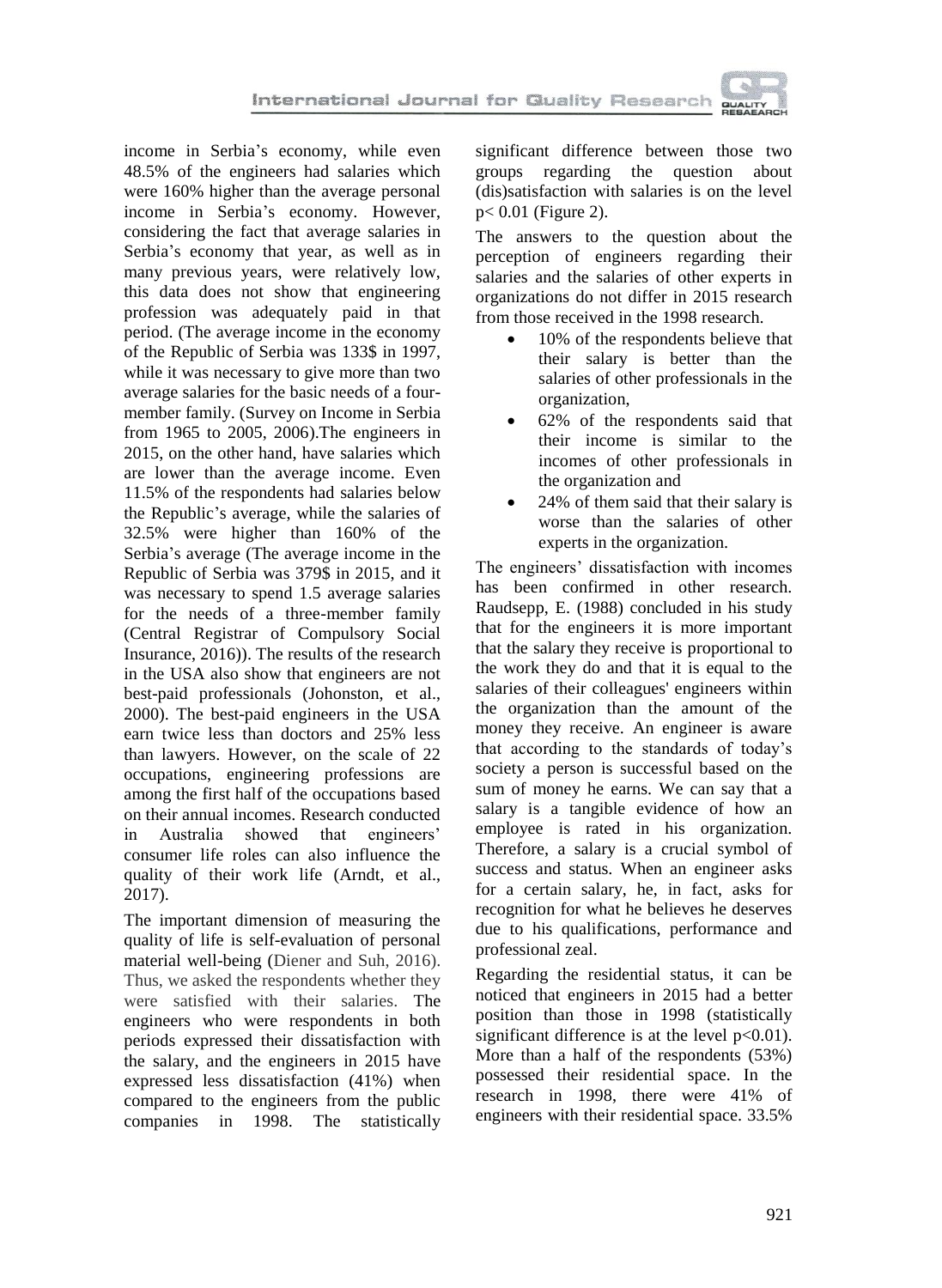

of the respondents lived with their parents, while 12% of them were subtenants. In the period of the first research more than a quarter of the respondents (25.5%) did not have their residential space.

The answers to the question regarding the land possession reflect statistically significant differences (at the level  $p < 0.01$ ) between two samples. A higher percentage of engineers in 2015 (16%) stated that they own some land, while only 6% of engineers in 1998 said the same thing.

Besides the salary, 39% of the respondents had additional sources of income, with 7% of them who had land rent, 2% with flat or house rent, 19% had an additional job, while 7% of the engineers provided additional income with part-time work in another company. In the 1998 research, only 8% of the respondents had additional sources of income with additional work.

#### **3.2. The social influence of engineers**

In the terms of quality of life, the social power of engineers, like other professions, can be observed at two levels:

- a) the participation of engineers in the political elite of our society
- b) the participation of engineers in the circles of power within the organization where they work.

Besides the former USSR (Shoup, 1990) where the engineers were 70% of the members of the Politburo of the USSR, the members of this profession most frequently cannot be found in political organizations. During the period of the socialist system of the Socialist Federal Republic of Yugoslavia (Serbia was a federal unit of the SFRY), engineers were members of the only political party in the country, but they were not among the leaders of the party. The party leaders were mostly economists. The professional structure of the actual political elite shows that engineers do not do comprises. Out of 73 members of the political elite with the president of the

country and the prime minister, and also including the ministers, vice presidents and presidents of the board of the National Parliament, the president's advisers and mayors, 8.32% of them are engineers. Economists (25.2%) and lawyers (20.2%) are dominant in the professional structure of the political elite in Serbia.

Authors assume that the reason for the distance of engineers from the political elite can be found in the characteristics of the professional work. The research (Becker, 1956) of professional socialization of the engineers in the USA show that they aspire towards managerial positions on all levels of decision making in organizations. considering it a part of their professional work, but they do not aspire towards political careers. The system is restrictive to them so that their knowledge is not enough for their break into the political institutions.

The power of engineers in organizations is the expert one. This fact can increase the quality of work life. It is legitimate and relates to the possibility of working within their expertise. There are deformations in two possible directions due to the legitimate status of engineers' power. The first direction is the reduction of the engineers' power through the interference of bureaucratic or some other authority. Managerial, political or another type of authority interferes into the area which is the field of the professional work of engineers. The other direction is when the legitimate professional power of engineers starts to spread into the areas that are not within the domain of their expertise, which is when the engineers take over the organizational power. The engineers' need for decision making and their break into the areas of management, for which they are not professional enough, is widespread among the engineers in all societies. The managerial function has the elements of force (due to the power) which impose the will or extorts obedience of all the participants in work organizations. The central or marginal position of engineers in business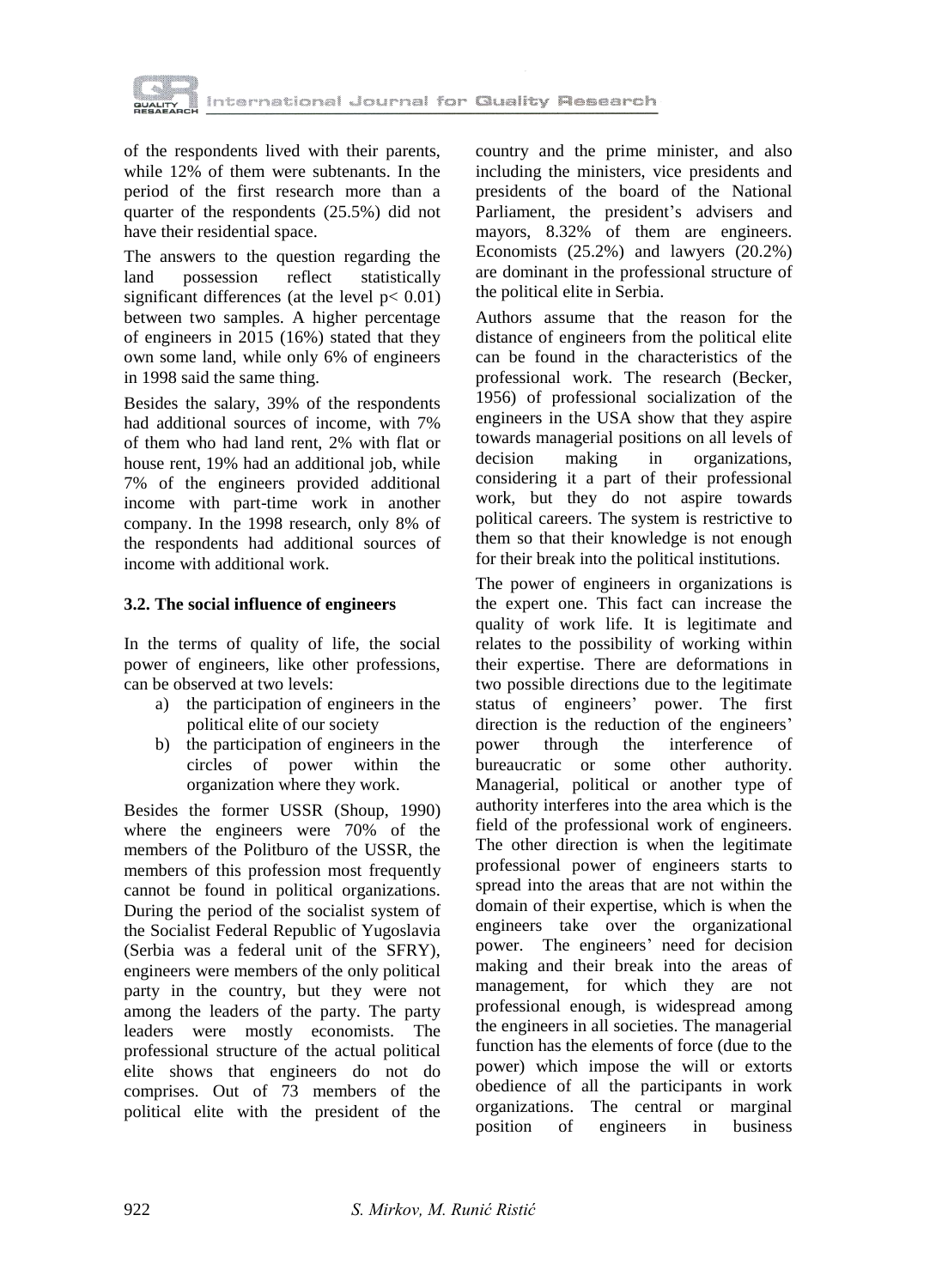organizations relates primarily to their participation in the circles of power in the organization.

According to the results of international research (Gouldner, et al., 1967) and the research done in SFRY (Županov, 1969), engineers have aspirations to managerial position. There was a relatively small number of the respondents from the first sample (1998) who performed managerial roles in their organizations, while there was a significantly larger number of engineers in 2015 that were in managerial positions in their organizations. In 2015 there were 16.5% of the engineers in the highest circles of power in organizations, with 10 of them as top managers, while in the research in 1998 only 9% of the respondents were in these positions, and only 2 of them were top managers. The highest managerial roles had 6 engineers from the second sample (twice more than in the 1998 research), while most of the respondents (28%) had lower managerial positions. A little more than a half of the respondents (51.5%) were not in the managerial circles in their organizations. We believe that the size of the organization (small and medium companies) in which the respondents from the 2015 research were employed, influenced the fact that a higher percentage of engineers from this sample had managerial roles, while the engineers from the 1998 research were mostly employed in large enterprises.

When in 2015 we asked the engineers – managers which factors had the significant influence so that they should be chosen for managerial functions, we have received the following answers: the engineers – managers mentioned a social-political activity, university education, and organizational skills as the most important factors. Comparing to the respondents in 1998 (Table 1) we can notice that for the respondents in 2015, the social-political activity was a more important factor for the managerial functions, while that factor was almost insufficient in the 1998 research. Statistically significant differences at the level p<0.01 were also established with the university education and manager's university education and manager's recommendation factors. As you can see in Table 1, a larger number of the respondents from the first sample stated those factors as the key factors for their managerial positions.

**Table 1.** The degree of influence of different factors on the selection of engineers for managerial function in 1998 and 2015

|                                                                                          |                                 | <b>IMPACT</b>     | <b>IMPACT</b>     |  |  |
|------------------------------------------------------------------------------------------|---------------------------------|-------------------|-------------------|--|--|
|                                                                                          | factors                         | <b>EVALUATION</b> | <b>EVALUATION</b> |  |  |
|                                                                                          |                                 | <b>MEAN</b> value | <b>MEAN</b> value |  |  |
|                                                                                          |                                 | 1998              | 2015              |  |  |
| 1                                                                                        | University education            | $2,62**$          | $2,32**$          |  |  |
| 2                                                                                        | Manager's reference             | $2,33**$          | $2,03**$          |  |  |
| 3                                                                                        | Professional reputation         | 2,33              | 2,28              |  |  |
|                                                                                          | (professional skills)           |                   |                   |  |  |
| 4                                                                                        | Work experience                 | 2,05              | 2,04              |  |  |
| 5                                                                                        | Organizational skills           | 2,18              | 2,32              |  |  |
| 6                                                                                        | Demonstrated entrepreneurial    | 1,95              | 1,91              |  |  |
|                                                                                          | skills                          |                   |                   |  |  |
| 7                                                                                        | Reputation of your company      | 1,74              | 1,74              |  |  |
| 8                                                                                        | Language skills                 | 1,34              | 1,41              |  |  |
| 9                                                                                        | Social and political engagement | $1,17**$          | $2.33**$          |  |  |
| **The differences between the interviewed groups of engineers are at a significant level |                                 |                   |                   |  |  |
|                                                                                          | of $p<0.01$ .                   |                   |                   |  |  |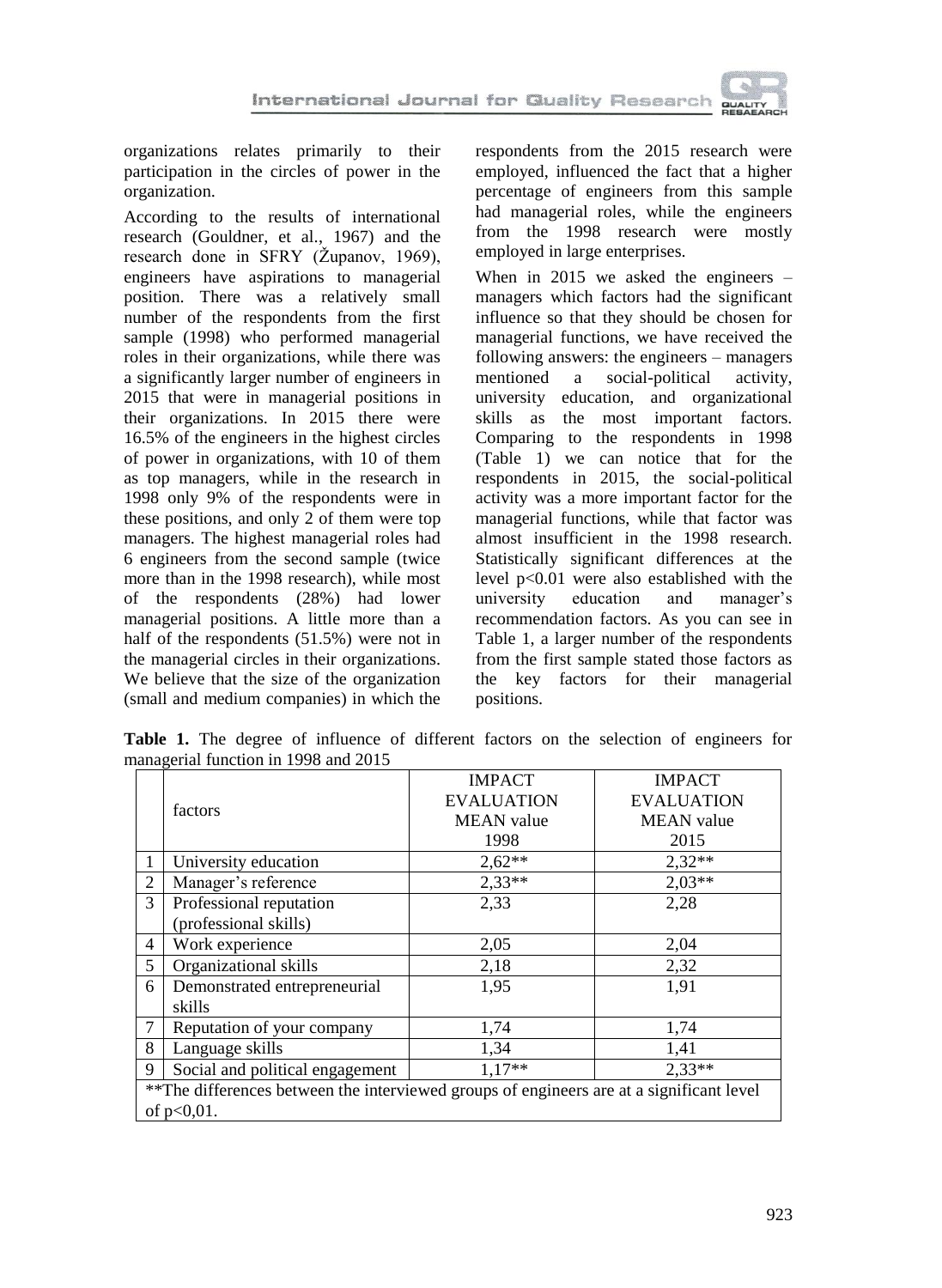

As the most important motives for accepting the managerial function, the interviewed engineers-managers mention: the opportunity for expressing creativity, social influence, social reputation, and salary. Comparative overview of the answers received in 1998 and 20015 is presented in Table 2.

As you can see in Table 2, the engineers from the second sample were more motivated by high salaries for taking a managerial function (the salary occupied the fourth place in the first research). On the other hand, the possibility of expressing creativity (which was the most significant motive in the first sample) was ranked on the third place. It is important that for the both groups of engineers – managers, the dimensions such as the income, social

influence, and social reputation were very significant for accepting a managerial position. The interesting fact is that the engineers – managers from both samples put the motive of social usefulness at the last, ninth place which indicates a poorly developed sense of social responsibility. A research conducted in Johannesburg shows that engineers believe that money, fancy titles or status are not as important for accepting managerial position and for career success. They believe that it is more important to have a meaningful and fulfilling role and position where they continually influence other people's lives, and consequently, contribute and add value to the organization (Visagie & Koekemoer, 2014:51).

**Table 2.** The importance of the motives for accepting the managerial function in 1998 and 2015

|                                                                                                      | <b>MOTIVES</b>                            | THE LEVEL OF<br><b>IMPORTANCE</b> | <b>THE LEVEL OF</b><br><b>IMPORTANCE</b> |  |
|------------------------------------------------------------------------------------------------------|-------------------------------------------|-----------------------------------|------------------------------------------|--|
|                                                                                                      |                                           | <b>MEAN</b> value                 | <b>MEAN</b> value                        |  |
|                                                                                                      |                                           | 1998                              | 2015                                     |  |
| 1                                                                                                    | opportunity for expressing creativity     | 2,35                              | 2,24                                     |  |
| 2                                                                                                    | social influence                          | 2,27                              | 2,28                                     |  |
| 3                                                                                                    | social reputation                         | 2,25                              | 2,18                                     |  |
| $\overline{4}$                                                                                       | Salary                                    | $2,03*$                           | $2,29*$                                  |  |
| 5                                                                                                    | self-actualization                        | 2,00                              | 2,01                                     |  |
| 6                                                                                                    | independence at work                      | 1,86                              | 1,67                                     |  |
| $\overline{7}$                                                                                       | opportunity for broader<br>communications | 1,87*                             | 1,58*                                    |  |
| 8                                                                                                    | possibility for further advancement       | 1,79                              | 1,95                                     |  |
| 9                                                                                                    | being a useful member of society          | 1,65                              | 1,43                                     |  |
| *The differences between the interviewed groups of engineers are at a significant level of<br>p<0.05 |                                           |                                   |                                          |  |

Regarding the motives for their transfer into managerial structures, it is necessary to take into account the engineers' answers to the question whether their expectations from the engineering profession were fulfilled. 95% of the engineers from 2015 research and 90% from 1998 research gave negative answers. As the reasons for not meeting expectations from engineering profession, the respondents from both samples emphasized: inadequate use of engineers' skills (25%), low salaries (38.6%), low social reputation (14.1%) and a little influence on decision making within a company (22.3%).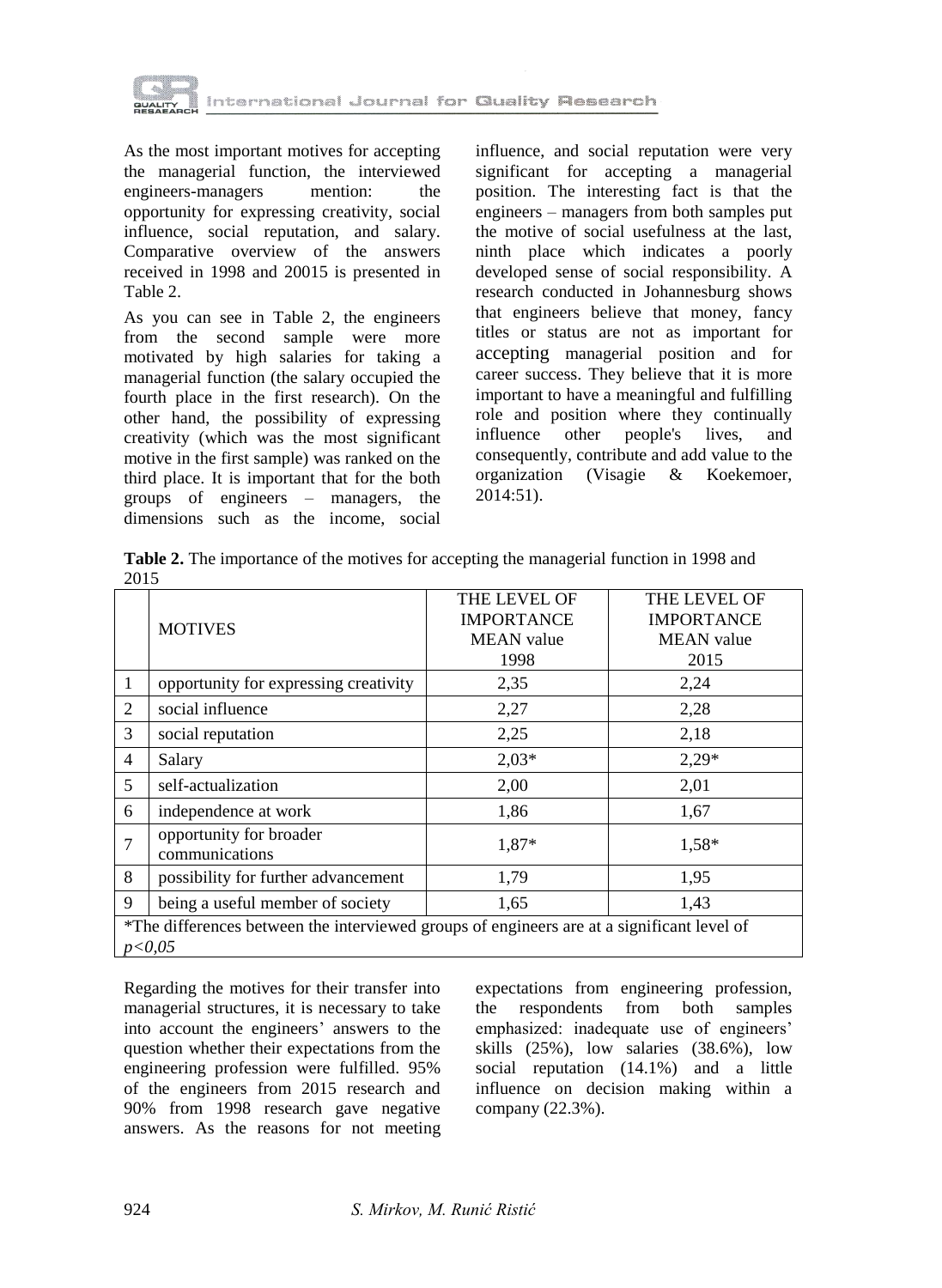

Some more recent research (Bigliardi et al., 2005) has shown that the feeling of the engineers that their professional knowledge is not used, and that they are forced to do some routine work, has a strong influence on their work. Engineers feel, according to these authors, great disappointment when they see that their knowledge is underestimated and not used. This kind of a work position breaks the professional pride of engineers and strongly influences their estrangement from professional work. According to the results of the same research, inadequacy of an awarding system is highly related to the dissatisfaction with engineering career and with the commitment to the company. These authors concluded that engineers, dissatisfied with material awards, are committed neither to work nor the organization. In addition to this, engineers want to take part in the decisionmaking process which determines the technical and technological direction of the company's development. They want to be asked, and not to feel like a trivial part of the organization.

The transfer into a managerial position carries a lot of advantages that influence the fact that professionals transfer into managerial structures. Those are, above all, a higher salary, higher reputation, and a possibility for further career advancement (within and out of a company), and also the impression that the managerial position enables innovative work. All, mentioned advantages are closely connected to the enhanced quality of life. However, the transfer from engineering into a managerial position also has some disadvantages. It is primarily the change of a profession, which implies a practically wasted effort invested in gaining specific knowledge (unless this is a previously planned activity for achieving managerial position), as well as the problem due to the lack of professional autonomy because of the particular role of managers.

### **3.3. The social reputation of engineers**

Many things can influence the status of engineering profession, and among them, the attitude of the public towards the role of engineers in creating positive or negative social consequences of technological innovations. This attitude may significantly impact the quality of life of engineers. The growing significance of the primary role of technology in the society has probably raised the reputation of engineers in recent years.

The reputation of engineers varies from country to country (Johonston et al, 2000). Engineers have a high reputation in France and Germany. However, in Great Britain, the reputation of engineers is marked by some surprisingly widespread prejudices against all applied technical activities (Visagie and Koekemoer, 2014). The information collected in the surveys in the USA have been done with a whole spectrum of suggested professions from doctors as the most prestige profession, with the score of 86, till the lowest ranked occupation, a janitor with 22 points. The respondents gave 72 points to aero-engineer and dentists, 64 points to electro engineers and medical staff, accountants, economists, and professors and teachers in primary and secondary schools. The engineering profession as an organizational profession is not enough recognized with the public and this influences the fact that its social reputation is lower than the reputation of traditional professions like doctors or lawyers (Vuckovic, 2012).

In the 70s of the last century in the period of intense industrial development after the war in the former SFRY, according to the results of research (Treiman, 1977), the most prestigious profession was a machine engineer profession. It was at the same time the profession with the highest rate of growth in former Yugoslavia. However, contrary to expectations, this increase did not have an adverse effect on the reputation. Sporer (1990) explains this with the fact that an engineer is a symbol of progress, complex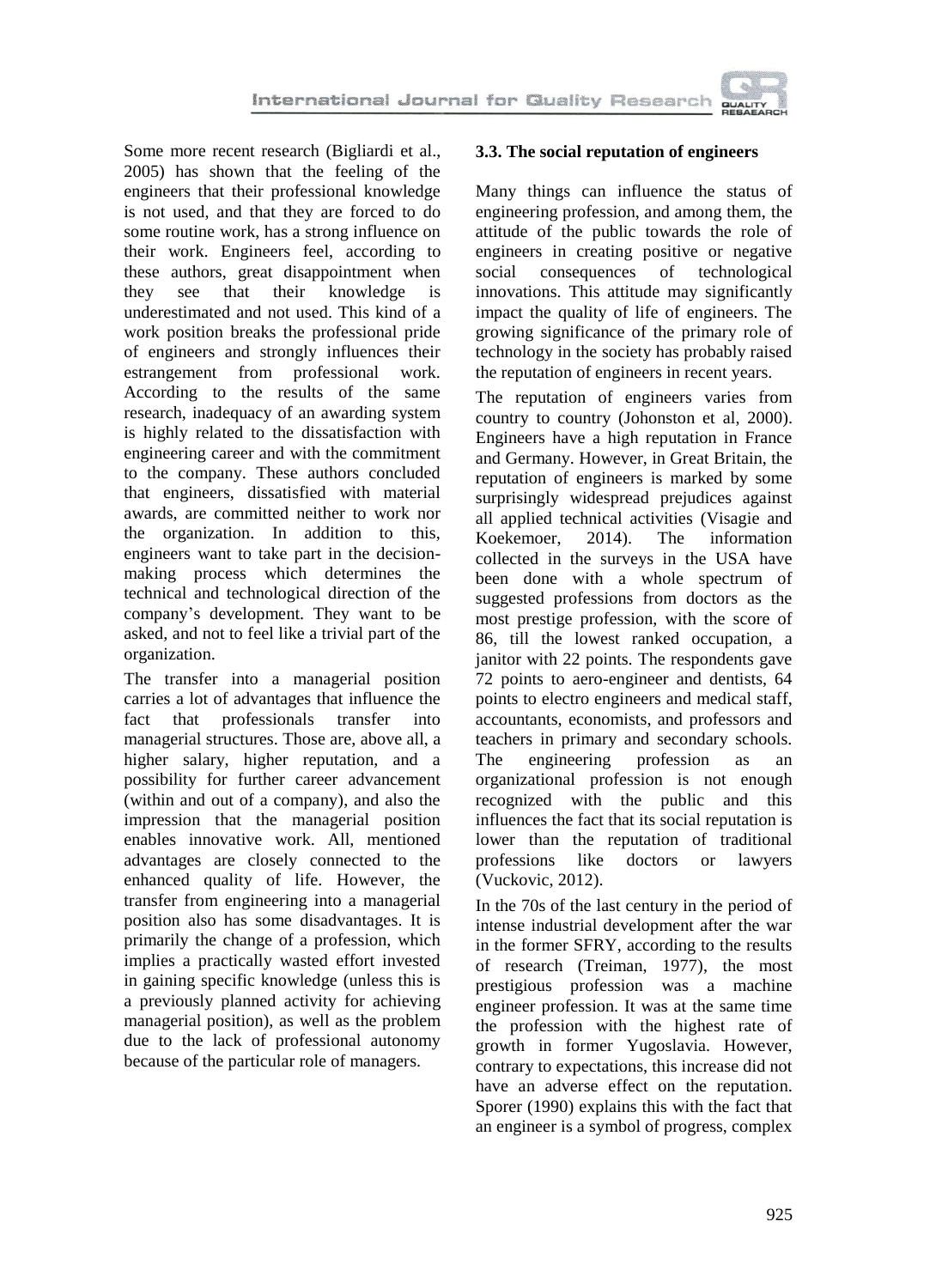

industrialization, and rational approach.

Authors estimated the social reputation of engineering population in this research by using the answers to the questions about awards and social recognitions that our respondents received from the company and other social organizations. Moreover, we examined the answers to the questions which referred to how the engineers saw the social position of the engineering profession and the social reputation of the engineers in relation to the other professions in the contemporary Serbian society.

Regarding the awards and social recognitions in the 2015 research, there were fewer engineers than in the first sample that received awards for their professional work. Only 11.5% of the respondents said that they had received one award for their work during their professional careers. There were 15%

of such respondents in the first sample. Regarding the social recognitions, the answers of the two groups of the respondents are the same. Only 4% of them received one social recognition during their professional careers.

Authors have received the following answer distribution to the question: "How would you rank your profession (1 to 5) according to the criteria of influence, material incomes, and social reputation". Out of three dimensions of social position, the respondents marked most positively the social reputation of their profession, although they didn't give it a high mark (3.05), while the lowest marks were given to the material incomes (2.51). The distribution of the answers for the 1998 and 2015 research is presented in Figure 3.



**Figure 3.** The structure of the sample related to the rank of the engineering profession

As you can see in Figure 3, the respondents from the second sample ranked engineering profession higher regarding the material incomes, than the engineers from the 1998 research. This fact statistically relates to the fact that a larger number of engineers in

2015 expressed their satisfaction with the salaries in their organizations than those in 1998.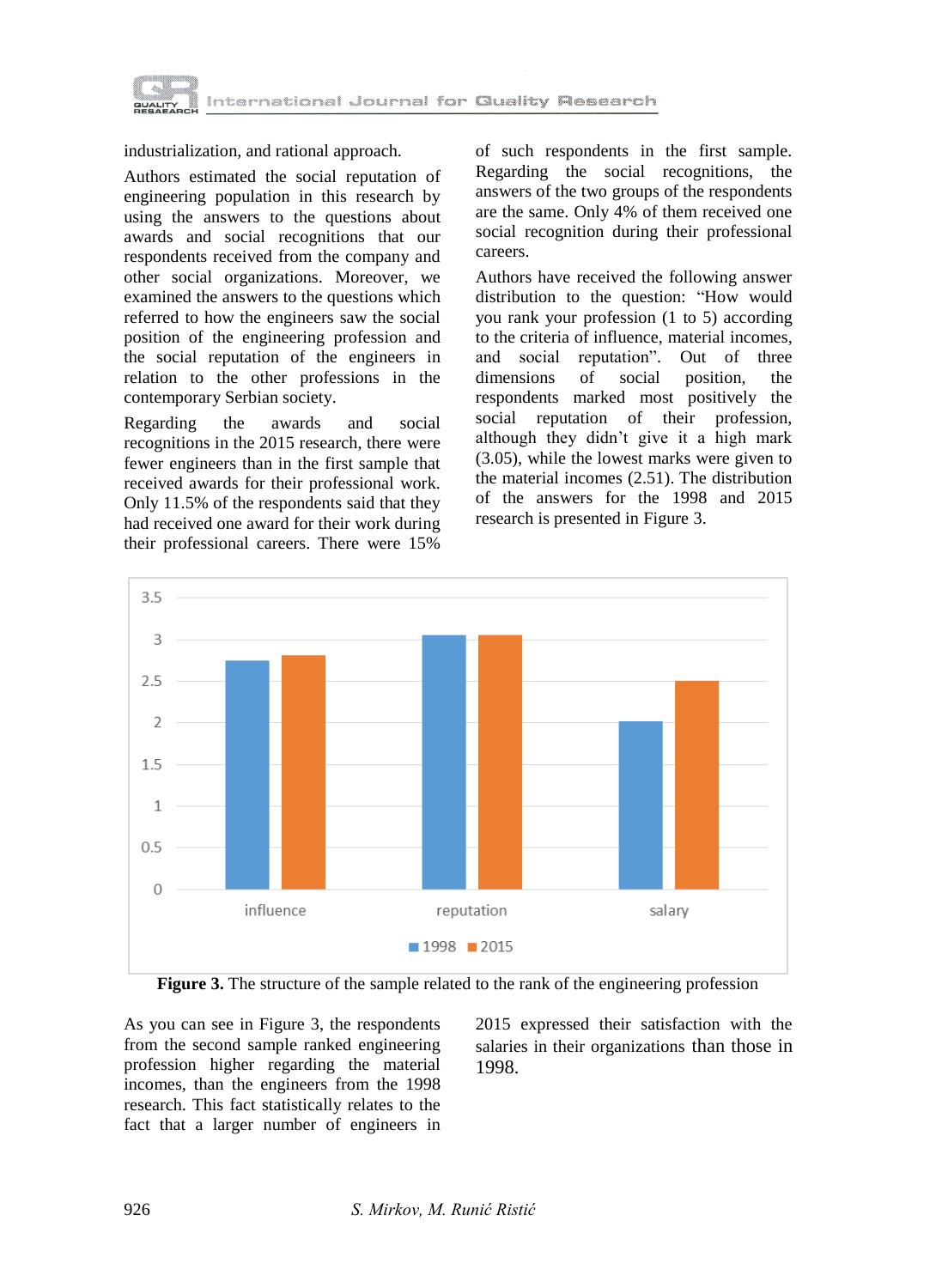

**Figure 4.** The structure of the sample related to the assessment of reputation of specific professions in Serbian society

According to the answers to the question: "Please rank 1 to 5 your opinion about the reputations of certain professions in your society?", it may be concluded that the respondents ascribed the highest social reputation to managers (3.99), politicians (3.92) and doctors (3.85). The lowest ranked professions based on the social reputation are engineers (2.90), artists (3.06) and scientists (3.13). In Figure 4 can be seen the data received in the 1998 research 2015.

As you can see in Figure 4, the respondents from the second sample attributed higher social reputation to professors, engineers, economist and lawyers. On the other hand, engineers interviewed 1998 attributed higher social reputation to politicians and managers.

### **5. Conclusions**

The Serbian society in the period from 2000 until today, in the years of intense processes of post-socialist transformations, has been an inadequate ambience for the professional satisfaction of engineers and their quality of life. The privatization as the key factor in the transition of the Serbian society has slowly brought the expected benefits such as the growth of social product per capita, the employment growth, the reduction of unemployment and poverty, a higher standard and the general welfare of the citizens.

The results of this research show us that the social position of engineers and their quality of life was not favorable in the last decades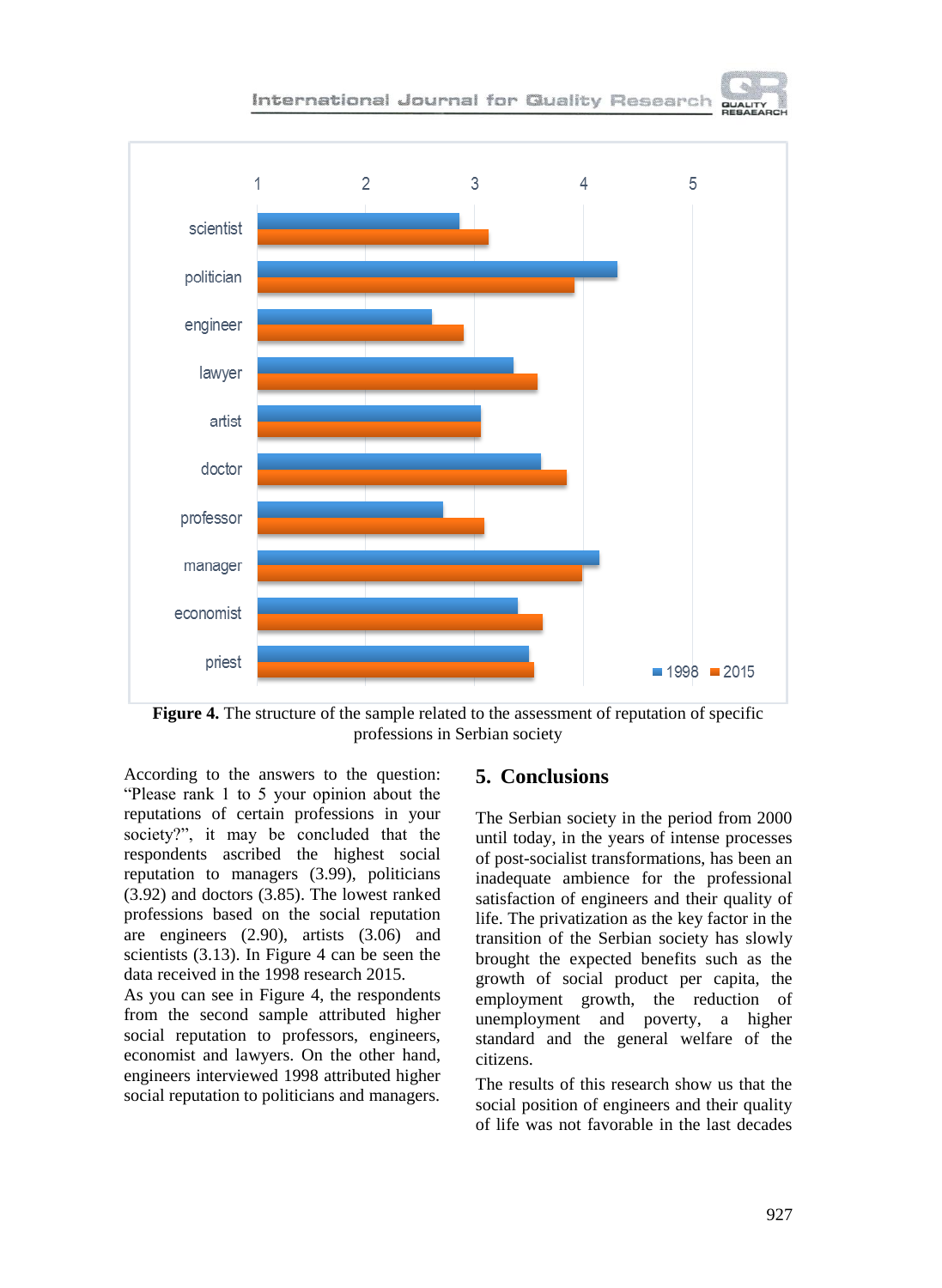

in Serbia. The results of this research indicate that the dimensions of social position, such as the material standard and the social influence of engineers in Serbia today are a little more favorable than they used to be at the end of the 90s in the last century.

A majority of the engineers from the presented research have not achieved their expectations regarding the engineering profession, and they believe that the main causes for this are, besides inadequate work roles that do not allow creativity and creation, also low incomes, low social influence and low social reputation of engineers in the contemporary Serbian society. The dissatisfaction with their positions within organizations, low incomes and no opportunities for innovative and creative work motivate engineers to leave the engineering profession and take managerial positions expecting that the organizational power will provide them a better social position and the conditions for the creative engineering work.

The engineers in Serbia achieve the social influence in the organizations only if they are in managerial positions. There are almost no engineers in the political elite in Serbia. Nowadays in Serbia, the engineers who are employed in small or medium companies are more frequently found in the circles of power than their colleagues in big state companies. These facts represent the potential areas for future research in terms of social analysis and quality of life.

It was shown in the 1998 research that university education and manager's recommendation were significant factors for the selection of engineers on the managerial positions. However, we concluded that important factors for the selection of engineers on the managerial positions in the society of post- socialist transformation were a social – political activity.

Although the engineers ranked the dimension of engineers' reputation in the first place, comparing to the reputation of other professions in the contemporary Serbian society, the engineering profession is positioned on the last place.

The results of our research show that today, like 15 years ago, the profession scientist was the lowest ranked profession regarding the social reputation. Therefore, this conclusion, as well as all the previous results of our research show that it is necessary to introduce a model for creating a social ambience in which the knowledge, including the engineering one, will contribute to the social development and the rise of the welfare of all people. The final consequence of this new model should be increased level of quality of life. Recent research showed that majority of companies when hiring engineers take more in consideration their Soft Skills than their Hard Skills (Cimatti, 2016). This trend happens because the companies in order to be competitive needs to create good and efficient teams and collaborative working atmosphere (Cimatti, 2016).

At the same time it is very important to keep in mind that in the turbulent economic conditions in which the Serbian economy subjects are today, there is a real danger from the limiting factors such as the risk of business. According to the research (Matotek and Regodic, 2015), the main source of risk in every business system is the human factor that endangers the stable functioning of the company with his intentional or unintentional behavior, from the aspect of business success and the survival of the organization. In this regard, it is important to stimulate the ethical behavior of engineers in order to reduce this kind of a risk to the minimum and to improve the economic efficiency of business.

Recent research showed that satisfaction with social and economic indicators of the quality of life is the strongest predicator of engineers' happiness (Michalos, 2017). It can be concluded that social position of Serbian engineers, which consists of material status, social power, and social reputation,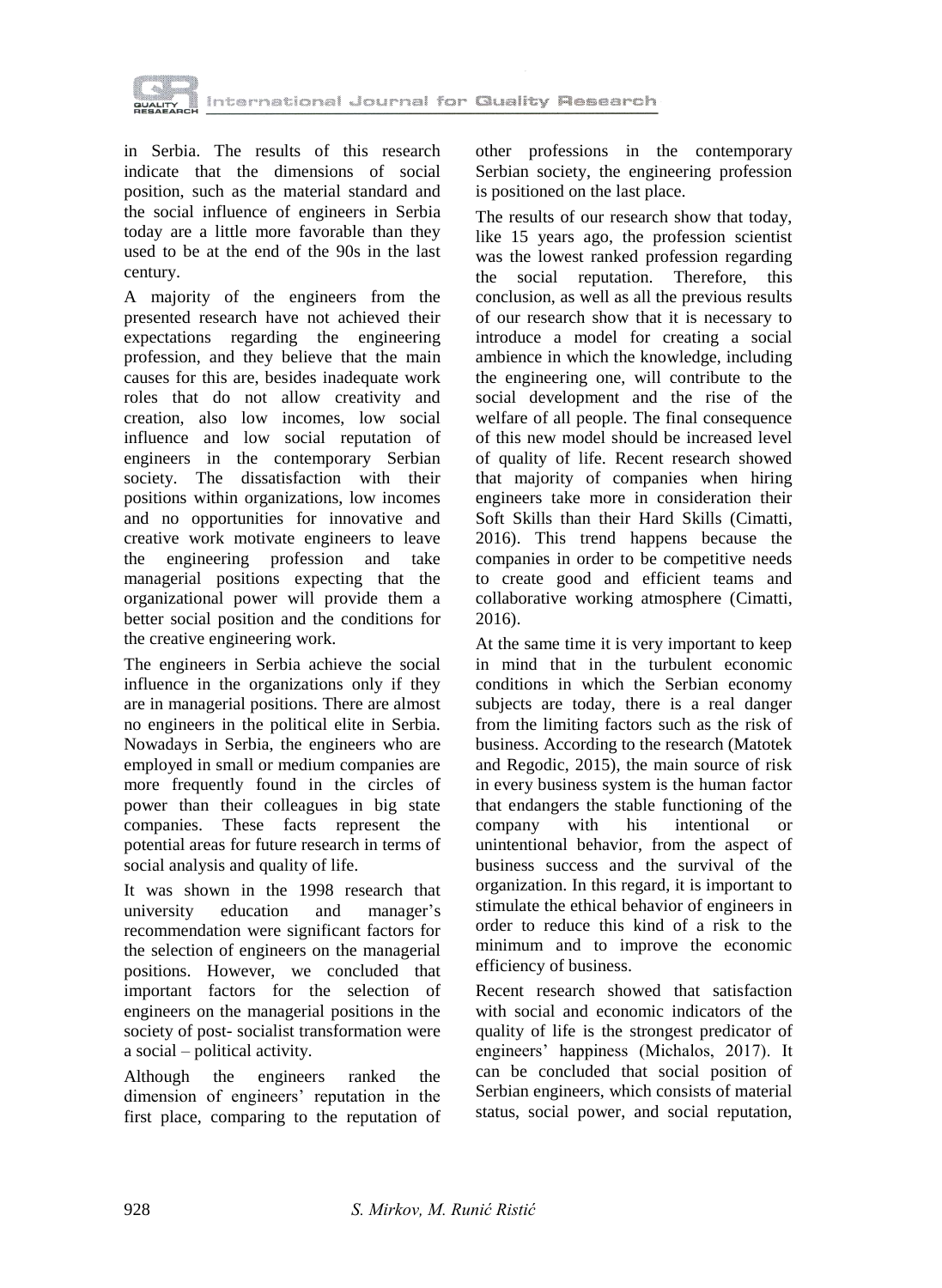considerably influence engineers'quality of life. If they had higher material status, they would have better health care insurance, living conditions, etc. If Serbian engineers' social power was stronger, they would be able to participate in the creation of harmonious political and economic environment. Finally, if their social reputation was higher, different cultural contents and health care services would be more available to them. If the engineers in Serbia had a better social position, it would not only influence the quality of their life,

but of the general public as well. Once engineers'quality of life improves, it would have a positive impact on the society as a whole. If engineers are contempt with their social position they will be more satisfied and motivated at their work which will lead to higher productivity.

The future research on this topic should analyze the engineers' perception of the influence of the quality of life dimensions on their personal life and the level of their satisfaction with the quality of life.

### **References:**

- Arandarenko, M. (2011). *Supporting strategies to recover from the crisis in South Eastern Europe: country assessment: Serbia* (1 ed.). Budapest: ILO.
- Arndt, A. D., Singhapakdi, A., & Tam, V. (2015). Consumers as employees: the impact of social responsibility on quality of work life among Australian engineers. *Social Responsibility Journal*, *11*(1), 98-108.
- Becker, S.H., Carper J. (1956). The elements of Identification with an occupation, *American Sociological Review*, *21*(3), 341-348.
- Bigliardi, B., & Petroni, A. (2005). Status, role and satisfaction among development engineers. *European Journal of Innovation Management*, *8*(4), 453-470.
- Central Registrar (2016). Central Registrar of Compulsory Social Insurance. Belgrade: Central Registrar. Retrieved from: http://www.croso.gov.rs/lat/Statistika/Prosecna\_zarada\_penzija/
- Cimatti, B. (2016). Definition, Development, Assessment of Soft Skills and their Role for the Quality of Organizations and Enterprises. *International Journal for Quality Research*, *10*(1) 97-130.
- Diener, E., & Suh, E. (2016). Measuring Quality of Life: Economic, Social, and Subjective Indicators. *Social Indicators Research*, *60*(1-2), 189-216.
- Gouldner, F. H., & Ritti R. R. (1967). Professionalization as Career Immobility. *The American Journal of Sociology*, *72*.
- Johonston, S. F., Gostelow J. P., & King W. J. (2000). *Engineers and Society – Challenges of Professional Practice*. London.
- Matotek, M., & Regodic, D. (2015). Human resource risk management in supply chain. *DYNA Management*, *3*(1), 1-8.
- Michalos, A. C. (2017). Social indicators research and health-related quality of life research. In *Connecting the Quality of Life Theory to Health, Well-being and Education* (pp. 25-58). Springer International Publishing.
- Raudsepp, E. (1988). What Motivates Today's Engineers? *Machine Design*, January, 21, 86.
- Shoup P. S., (1990). *The East European and Soviet Data Handbook. Political*, *Social, and Development Indicators*. New York.
- Šporer, Ž. (1990). *Sociologija profesije*. Zagreb: Sociološko društvo Hrvatske.